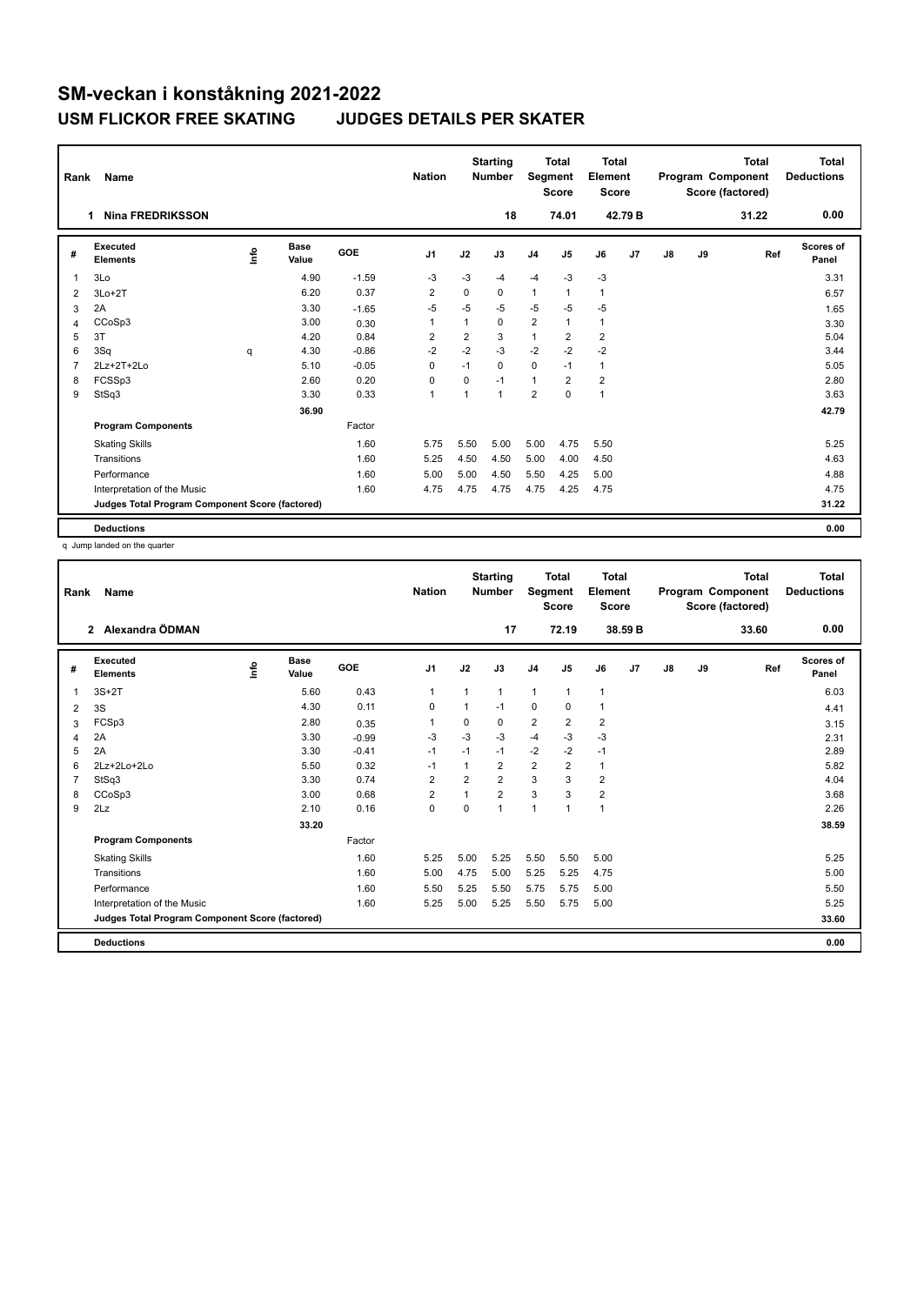| Rank           | Name                                            |             |                      |            | <b>Nation</b>  |                | <b>Starting</b><br><b>Number</b> | Segment        | <b>Total</b><br><b>Score</b> | Total<br>Element<br>Score |                |               |    | <b>Total</b><br>Program Component<br>Score (factored) | Total<br><b>Deductions</b> |
|----------------|-------------------------------------------------|-------------|----------------------|------------|----------------|----------------|----------------------------------|----------------|------------------------------|---------------------------|----------------|---------------|----|-------------------------------------------------------|----------------------------|
|                | <b>Tintomara EKLUND ASPE</b><br>3               |             |                      |            |                |                | 16                               |                | 63.48                        |                           | 34.97 B        |               |    | 28.51                                                 | 0.00                       |
| #              | Executed<br><b>Elements</b>                     | <u>info</u> | <b>Base</b><br>Value | <b>GOE</b> | J <sub>1</sub> | J2             | J3                               | J <sub>4</sub> | J <sub>5</sub>               | J6                        | J <sub>7</sub> | $\mathsf{J}8$ | J9 | Ref                                                   | Scores of<br>Panel         |
| $\overline{1}$ | $3S+2T$                                         |             | 5.60                 | 0.11       | 0              | $\mathbf 0$    | 0                                | $\mathbf{1}$   | $\Omega$                     | $\mathbf{1}$              |                |               |    |                                                       | 5.71                       |
| 2              | 3Sq                                             | q           | 4.30                 | $-0.65$    | $-2$           | $-2$           | $-2$                             | $-1$           | $-1$                         | $-1$                      |                |               |    |                                                       | 3.65                       |
| 3              | 2A                                              |             | 3.30                 | $-0.17$    | $-1$           | 0              | $-1$                             | $-1$           | 0                            | $\mathbf{1}$              |                |               |    |                                                       | 3.13                       |
| 4              | CCoSp3                                          |             | 3.00                 | 0.15       | 0              | $\Omega$       | 0                                | $\mathbf{1}$   | $\mathbf{1}$                 | 2                         |                |               |    |                                                       | 3.15                       |
| 5              | 2A                                              |             | 3.30                 | 0.58       |                | $\overline{1}$ | $\overline{2}$                   | $\overline{2}$ | $\overline{2}$               | $\overline{2}$            |                |               |    |                                                       | 3.88                       |
| 6              | 2F+2T+2Lo                                       |             | 4.80                 | 0.05       | $\Omega$       | $\Omega$       | 0                                | 0              | $\mathbf{1}$                 | 1                         |                |               |    |                                                       | 4.85                       |
| $\overline{7}$ | 2Lo                                             |             | 1.70                 | 0.09       | 0              | 1              | 0                                | $\mathbf 0$    | $\overline{2}$               | 1                         |                |               |    |                                                       | 1.79                       |
| 8              | FSSp3                                           |             | 2.60                 | $-0.46$    | $-2$           | $-2$           | $-3$                             | $-2$           | $-1$                         | $\mathbf 0$               |                |               |    |                                                       | 2.14                       |
| 9              | StSq2                                           |             | 2.60                 | 0.07       | $-1$           | 0              | 0                                | $\mathbf 0$    | $\mathbf{1}$                 | 1                         |                |               |    |                                                       | 2.67                       |
|                |                                                 |             | 31.20                |            |                |                |                                  |                |                              |                           |                |               |    |                                                       | 34.97                      |
|                | <b>Program Components</b>                       |             |                      | Factor     |                |                |                                  |                |                              |                           |                |               |    |                                                       |                            |
|                | <b>Skating Skills</b>                           |             |                      | 1.60       | 4.50           | 4.25           | 4.50                             | 4.50           | 4.50                         | 5.25                      |                |               |    |                                                       | 4.50                       |
|                | Transitions                                     |             |                      | 1.60       | 4.00           | 4.25           | 4.25                             | 4.25           | 4.25                         | 5.00                      |                |               |    |                                                       | 4.25                       |
|                | Performance                                     |             |                      | 1.60       | 4.25           | 4.50           | 4.50                             | 5.00           | 4.75                         | 5.25                      |                |               |    |                                                       | 4.69                       |
|                | Interpretation of the Music                     |             |                      | 1.60       | 4.25           | 4.50           | 4.50                             | 4.25           | 4.25                         | 5.00                      |                |               |    |                                                       | 4.38                       |
|                | Judges Total Program Component Score (factored) |             |                      |            |                |                |                                  |                |                              |                           |                |               |    |                                                       | 28.51                      |
|                | <b>Deductions</b>                               |             |                      |            |                |                |                                  |                |                              |                           |                |               |    |                                                       | 0.00                       |

q Jump landed on the quarter

| Rank | Name                                            |         |                      |         | <b>Nation</b>           |                      | <b>Starting</b><br><b>Number</b> | Segment        | <b>Total</b><br><b>Score</b> | <b>Total</b><br>Element<br><b>Score</b> |                |               |    | <b>Total</b><br>Program Component<br>Score (factored) | <b>Total</b><br><b>Deductions</b> |
|------|-------------------------------------------------|---------|----------------------|---------|-------------------------|----------------------|----------------------------------|----------------|------------------------------|-----------------------------------------|----------------|---------------|----|-------------------------------------------------------|-----------------------------------|
|      | 4 Lyra LUNDQUISTER                              |         |                      |         |                         |                      | 14                               |                | 59.08                        |                                         | 29.66 B        |               |    | 29.42                                                 | 0.00                              |
| #    | Executed<br><b>Elements</b>                     | ۴       | <b>Base</b><br>Value | GOE     | J <sub>1</sub>          | J2                   | J3                               | J <sub>4</sub> | J <sub>5</sub>               | J6                                      | J <sub>7</sub> | $\mathsf{J}8$ | J9 | Ref                                                   | <b>Scores of</b><br>Panel         |
| 1    | $2Lz+2T+2Lo$                                    |         | 5.10                 | 0.21    | 1                       |                      | 2                                | $\mathbf{1}$   | 0                            | $\mathbf{1}$                            |                |               |    |                                                       | 5.31                              |
| 2    | $3Sq+2T$                                        | q       | 5.60                 | $-0.86$ | $-2$                    | $-2$                 | $-2$                             | $-2$           | $-2$                         | $-1$                                    |                |               |    |                                                       | 4.74                              |
| 3    | 3S<                                             | $\prec$ | 3.44                 | $-1.46$ | $-5$                    | $-2$                 | $-3$                             | $-5$           | $-5$                         | $-4$                                    |                |               |    |                                                       | 1.98                              |
| 4    | StSq3                                           |         | 3.30                 | 0.33    | 1                       |                      | 1                                | 3              | 1                            | $\mathbf{1}$                            |                |               |    |                                                       | 3.63                              |
| 5    | FCSp2                                           |         | 2.30                 | 0.58    | $\overline{\mathbf{c}}$ | 3                    | $\overline{2}$                   | $\overline{4}$ | $\overline{2}$               | 3                                       |                |               |    |                                                       | 2.88                              |
| 6    | 2Lz                                             |         | 2.10                 | 0.42    | $\overline{\mathbf{c}}$ | $\overline{2}$       | $\overline{2}$                   | $\overline{2}$ | $\overline{\mathbf{c}}$      | 1                                       |                |               |    |                                                       | 2.52                              |
|      | 2F                                              |         | 1.80                 | 0.36    | $\overline{2}$          |                      | 3                                | 3              | $\overline{2}$               | $\mathbf{1}$                            |                |               |    |                                                       | 2.16                              |
| 8    | 1A                                              |         | 1.10                 | 0.11    | $\mathbf{1}$            |                      | 1                                | $\mathbf{1}$   | 1                            | $\mathbf{1}$                            |                |               |    |                                                       | 1.21                              |
| 9    | CCoSp3                                          |         | 3.00                 | 0.23    | $\mathbf 0$             | $\blacktriangleleft$ | 0                                | $\overline{1}$ | $\overline{1}$               | 3                                       |                |               |    |                                                       | 3.23                              |
|      |                                                 |         | 27.74                |         |                         |                      |                                  |                |                              |                                         |                |               |    |                                                       | 29.66                             |
|      | <b>Program Components</b>                       |         |                      | Factor  |                         |                      |                                  |                |                              |                                         |                |               |    |                                                       |                                   |
|      | <b>Skating Skills</b>                           |         |                      | 1.60    | 5.00                    | 4.50                 | 4.75                             | 5.25           | 4.50                         | 4.50                                    |                |               |    |                                                       | 4.69                              |
|      | Transitions                                     |         |                      | 1.60    | 4.50                    | 4.25                 | 4.50                             | 4.75           | 4.00                         | 4.25                                    |                |               |    |                                                       | 4.38                              |
|      | Performance                                     |         |                      | 1.60    | 4.75                    | 4.75                 | 4.50                             | 5.00           | 4.25                         | 4.75                                    |                |               |    |                                                       | 4.69                              |
|      | Interpretation of the Music                     |         |                      | 1.60    | 4.50                    | 4.50                 | 4.75                             | 4.75           | 4.00                         | 4.75                                    |                |               |    |                                                       | 4.63                              |
|      | Judges Total Program Component Score (factored) |         |                      |         |                         |                      |                                  |                |                              |                                         |                |               |    |                                                       | 29.42                             |
|      | <b>Deductions</b>                               |         |                      |         |                         |                      |                                  |                |                              |                                         |                |               |    |                                                       | 0.00                              |

< Under-rotated jump q Jump landed on the quarter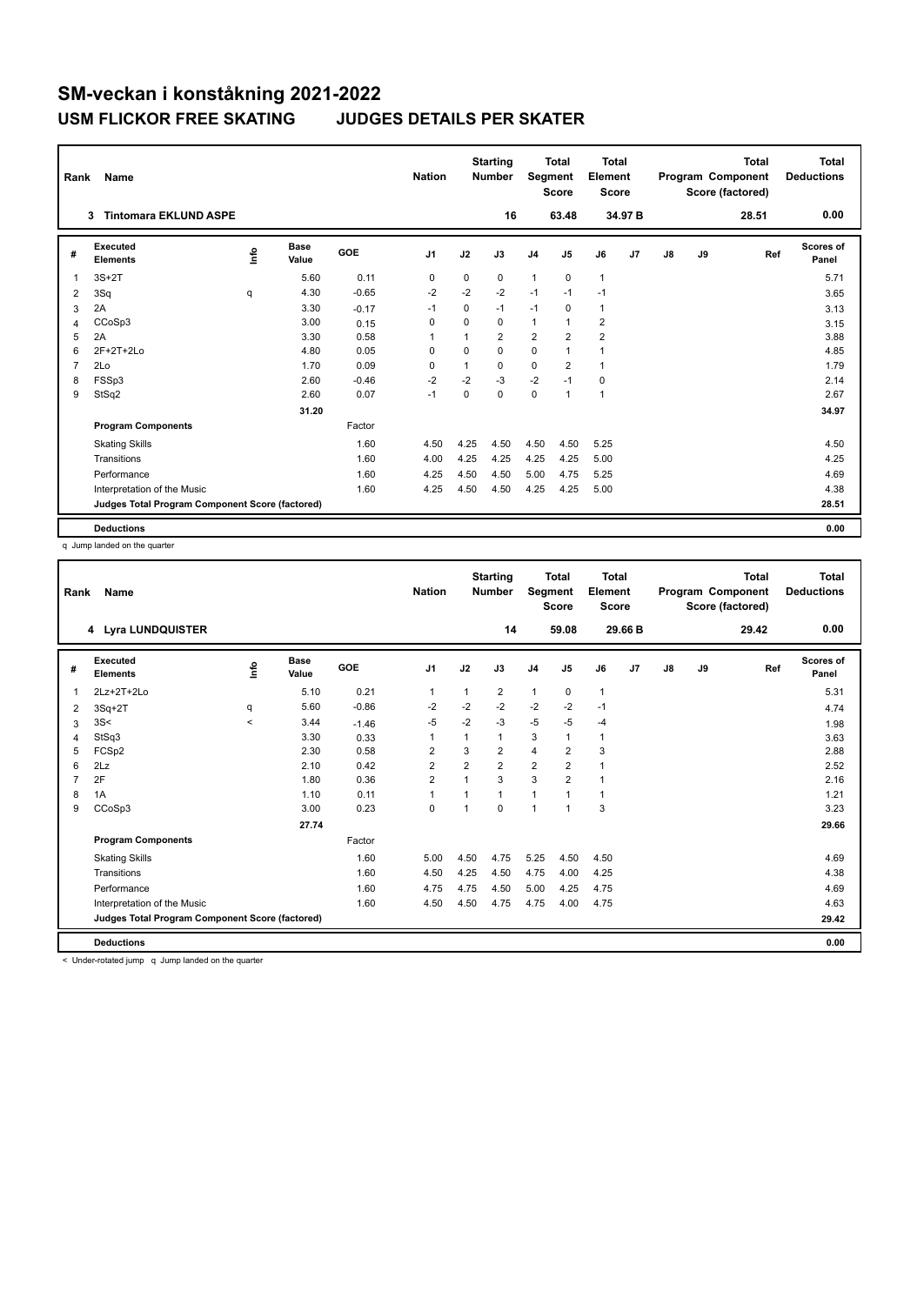| Rank           | Name                                            |           | <b>Nation</b> |            | <b>Starting</b><br><b>Number</b> | Segment     | Total<br><b>Score</b> | Total<br>Element<br><b>Score</b> |                |                         |                | <b>Total</b><br>Program Component<br>Score (factored) | Total<br><b>Deductions</b> |       |                    |
|----------------|-------------------------------------------------|-----------|---------------|------------|----------------------------------|-------------|-----------------------|----------------------------------|----------------|-------------------------|----------------|-------------------------------------------------------|----------------------------|-------|--------------------|
|                | <b>Natalia DLUGOSZ</b><br>5                     |           |               |            |                                  |             | 15                    |                                  | 58.14          |                         | 31.13B         |                                                       |                            | 27.01 | 0.00               |
| #              | Executed<br><b>Elements</b>                     | ١nfo      | Base<br>Value | <b>GOE</b> | J <sub>1</sub>                   | J2          | J3                    | J <sub>4</sub>                   | J <sub>5</sub> | J6                      | J <sub>7</sub> | J8                                                    | J9                         | Ref   | Scores of<br>Panel |
| $\overline{1}$ | 3S                                              |           | 4.30          | 0.43       | $\overline{1}$                   | $\mathbf 0$ | 1                     | $\mathbf{1}$                     | $\mathbf{1}$   | $\mathbf{1}$            |                |                                                       |                            |       | 4.73               |
| 2              | 2A                                              |           | 3.30          | $-1.65$    | -4                               | $-5$        | $-5$                  | $-5$                             | $-5$           | $-5$                    |                |                                                       |                            |       | 1.65               |
| 3              | 3S+SEQ+2T*                                      | $\bullet$ | 3.44          | $-1.94$    | -4                               | $-5$        | $-5$                  | $-5$                             | $-4$           | $-3$                    |                |                                                       |                            |       | 1.50               |
| $\overline{4}$ | CCoSp3                                          |           | 3.00          | 0.23       | $\mathbf{1}$                     | $\Omega$    | 0                     | $\mathbf{1}$                     | $\mathbf{1}$   | $\mathbf{1}$            |                |                                                       |                            |       | 3.23               |
| 5              | $2Lz+2T+2L0$                                    |           | 5.10          | 0.16       | -1                               | $\Omega$    | $\Omega$              | $\mathbf{1}$                     | 1              | 1                       |                |                                                       |                            |       | 5.26               |
| 6              | 2A                                              |           | 3.30          | $-1.65$    | $-5$                             | $-5$        | $-5$                  | $-5$                             | $-5$           | $-5$                    |                |                                                       |                            |       | 1.65               |
| $\overline{7}$ | StSq3                                           |           | 3.30          | 0.33       | $\mathbf 0$                      | 1           | 1                     | $\overline{2}$                   | $\mathbf{1}$   | $\mathbf{1}$            |                |                                                       |                            |       | 3.63               |
| 8              | 2Lz                                             |           | 2.10          | 0.26       | 1                                |             | 1                     | $\overline{2}$                   | $\overline{2}$ | $\mathbf{1}$            |                |                                                       |                            |       | 2.36               |
| 9              | FCSSp3                                          |           | 2.60          | 0.52       | $\overline{2}$                   |             | $\overline{2}$        | $\overline{2}$                   | $\overline{2}$ | $\overline{\mathbf{c}}$ |                |                                                       |                            |       | 3.12               |
|                |                                                 |           | 30.44         |            |                                  |             |                       |                                  |                |                         |                |                                                       |                            |       | 31.13              |
|                | <b>Program Components</b>                       |           |               | Factor     |                                  |             |                       |                                  |                |                         |                |                                                       |                            |       |                    |
|                | <b>Skating Skills</b>                           |           |               | 1.60       | 4.75                             | 4.25        | 4.00                  | 4.75                             | 4.25           | 4.25                    |                |                                                       |                            |       | 4.38               |
|                | Transitions                                     |           |               | 1.60       | 4.25                             | 4.00        | 4.00                  | 4.50                             | 4.00           | 4.00                    |                |                                                       |                            |       | 4.06               |
|                | Performance                                     |           |               | 1.60       | 4.25                             | 4.25        | 4.00                  | 4.75                             | 4.25           | 4.00                    |                |                                                       |                            |       | 4.19               |
|                | Interpretation of the Music                     |           |               | 1.60       | 4.25                             | 4.25        | 4.50                  | 4.75                             | 4.00           | 3.75                    |                |                                                       |                            |       | 4.25               |
|                | Judges Total Program Component Score (factored) |           |               |            |                                  |             |                       |                                  |                |                         |                |                                                       |                            |       | 27.01              |
|                | <b>Deductions</b>                               |           |               |            |                                  |             |                       |                                  |                |                         |                |                                                       |                            |       | 0.00               |

\* Invalid element

| Rank | Name                                            |   |                      |         | <b>Nation</b>  |                | <b>Starting</b><br><b>Number</b> |                | <b>Total</b><br>Segment<br><b>Score</b> | <b>Total</b><br>Element<br><b>Score</b> |    |               |    | <b>Total</b><br>Program Component<br>Score (factored) | <b>Total</b><br><b>Deductions</b> |
|------|-------------------------------------------------|---|----------------------|---------|----------------|----------------|----------------------------------|----------------|-----------------------------------------|-----------------------------------------|----|---------------|----|-------------------------------------------------------|-----------------------------------|
|      | Julia JOHANSSON<br>6                            |   |                      |         |                |                | 10                               |                | 56.87                                   | 27.17                                   |    |               |    | 29.70                                                 | 0.00                              |
| #    | Executed<br><b>Elements</b>                     | ۴ | <b>Base</b><br>Value | GOE     | J <sub>1</sub> | J2             | J3                               | J <sub>4</sub> | J <sub>5</sub>                          | J6                                      | J7 | $\mathsf{J}8$ | J9 | Ref                                                   | Scores of<br>Panel                |
| 1    | 2A                                              |   | 3.30                 | $-1.65$ | $-5$           | $-5$           | $-5$                             | $-5$           | $-5$                                    | $-5$                                    |    |               |    |                                                       | 1.65                              |
| 2    | 2Lz+2T+2Lo                                      |   | 5.10                 | 0.21    | 1              | $\mathbf{1}$   | $\mathbf{1}$                     | $\mathbf 0$    | $\mathbf{1}$                            | $\mathbf{1}$                            |    |               |    |                                                       | 5.31                              |
| 3    | 2A                                              |   | 3.30                 | $-0.33$ | $-1$           | $-1$           | $-2$                             | $-1$           | $-1$                                    | 0                                       |    |               |    |                                                       | 2.97                              |
| 4    | CCoSp3                                          |   | 3.00                 | 0.53    | 2              | 1              | $\mathbf{1}$                     | $\overline{2}$ | $\overline{2}$                          | $\overline{2}$                          |    |               |    |                                                       | 3.53                              |
| 5    | $2F+2T$                                         |   | 3.10                 | 0.09    | 1              | $\mathbf 0$    | $-1$                             | $\mathbf 0$    | 1                                       | $\mathbf{1}$                            |    |               |    |                                                       | 3.19                              |
| 6    | FCSSp3                                          |   | 2.60                 | 0.46    | $\overline{2}$ | $\mathbf 1$    | $\mathbf{1}$                     | 3              | $\overline{2}$                          | $\overline{2}$                          |    |               |    |                                                       | 3.06                              |
| 7    | 2F                                              |   | 1.80                 | 0.18    | 1              |                | $\mathbf{1}$                     | $\Omega$       | $\overline{2}$                          | 1                                       |    |               |    |                                                       | 1.98                              |
| 8    | 2Lz                                             |   | 2.10                 | 0.26    | 1              |                | $\overline{2}$                   | $\mathbf 0$    | $\overline{2}$                          | 1                                       |    |               |    |                                                       | 2.36                              |
| 9    | StSq2                                           |   | 2.60                 | 0.52    | $\overline{2}$ | $\overline{2}$ | $\overline{2}$                   | $\overline{1}$ | $\overline{2}$                          | $\overline{2}$                          |    |               |    |                                                       | 3.12                              |
|      |                                                 |   | 26.90                |         |                |                |                                  |                |                                         |                                         |    |               |    |                                                       | 27.17                             |
|      | <b>Program Components</b>                       |   |                      | Factor  |                |                |                                  |                |                                         |                                         |    |               |    |                                                       |                                   |
|      | <b>Skating Skills</b>                           |   |                      | 1.60    | 4.50           | 4.50           | 5.00                             | 4.50           | 4.25                                    | 4.75                                    |    |               |    |                                                       | 4.56                              |
|      | Transitions                                     |   |                      | 1.60    | 4.50           | 4.50           | 4.75                             | 4.50           | 4.00                                    | 4.50                                    |    |               |    |                                                       | 4.50                              |
|      | Performance                                     |   |                      | 1.60    | 4.75           | 5.00           | 4.75                             | 4.50           | 4.50                                    | 5.00                                    |    |               |    |                                                       | 4.75                              |
|      | Interpretation of the Music                     |   |                      | 1.60    | 4.75           | 4.75           | 5.00                             | 4.50           | 4.75                                    | 4.75                                    |    |               |    |                                                       | 4.75                              |
|      | Judges Total Program Component Score (factored) |   |                      |         |                |                |                                  |                |                                         |                                         |    |               |    |                                                       | 29.70                             |
|      | <b>Deductions</b>                               |   |                      |         |                |                |                                  |                |                                         |                                         |    |               |    |                                                       | 0.00                              |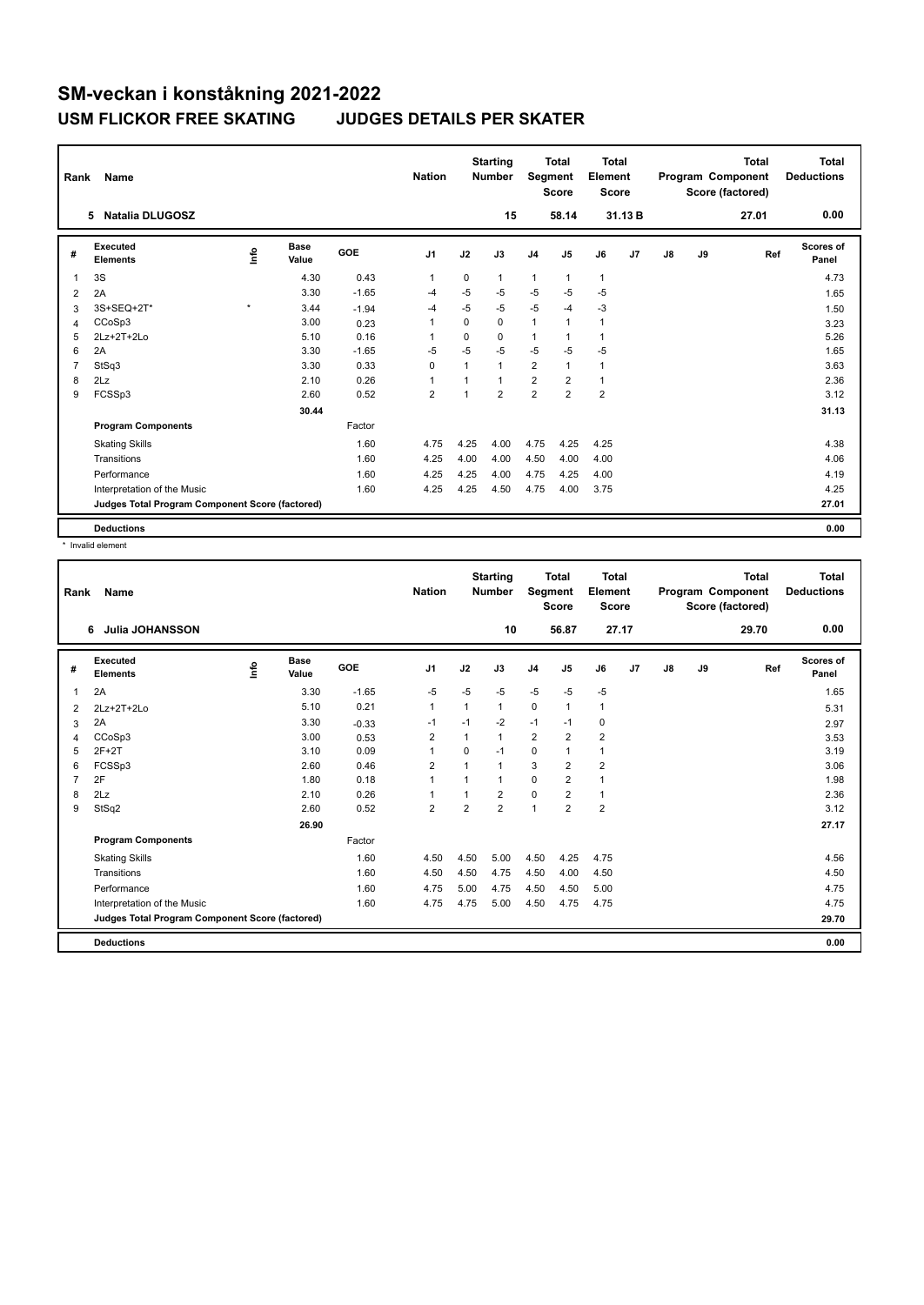| Rank           | Name                                            | <b>Nation</b> |               | <b>Starting</b><br><b>Number</b> | Segment        | <b>Total</b><br><b>Score</b> | <b>Total</b><br>Element<br><b>Score</b> |                |                |                         | <b>Total</b><br>Program Component<br>Score (factored) | <b>Total</b><br><b>Deductions</b> |    |       |                    |
|----------------|-------------------------------------------------|---------------|---------------|----------------------------------|----------------|------------------------------|-----------------------------------------|----------------|----------------|-------------------------|-------------------------------------------------------|-----------------------------------|----|-------|--------------------|
|                | <b>Elicia LING</b><br>7                         |               |               |                                  |                |                              | 13                                      |                | 55.53          | 24.92                   |                                                       |                                   |    | 30.61 | 0.00               |
| #              | Executed<br><b>Elements</b>                     | <u>info</u>   | Base<br>Value | <b>GOE</b>                       | J <sub>1</sub> | J2                           | J3                                      | J <sub>4</sub> | J5             | J6                      | J <sub>7</sub>                                        | J8                                | J9 | Ref   | Scores of<br>Panel |
| $\overline{1}$ | 3T<                                             | $\prec$       | 3.36          | $-1.68$                          | $-5$           | $-5$                         | $-5$                                    | $-5$           | $-5$           | $-5$                    |                                                       |                                   |    |       | 1.68               |
| 2              | 2A<                                             | $\prec$       | 2.64          | $-1.32$                          | $-5$           | $-5$                         | $-5$                                    | $-5$           | $-5$           | $-5$                    |                                                       |                                   |    |       | 1.32               |
| 3              | 2Lz                                             |               | 2.10          | 0.21                             | $\mathbf{1}$   | 1                            | $\overline{2}$                          | $\mathbf{1}$   | 1              | $\mathbf{1}$            |                                                       |                                   |    |       | 2.31               |
| $\overline{4}$ | FCSSp3                                          |               | 2.60          | $-0.13$                          | $-1$           | $\mathbf 0$                  | $-3$                                    | $\mathbf 0$    | $\overline{2}$ | $-1$                    |                                                       |                                   |    |       | 2.47               |
| 5              | 2F+2T+2T                                        |               | 4.40          | 0.18                             | -1             | $\Omega$                     | $\overline{2}$                          | $\mathbf{1}$   | 1              | $\mathbf{1}$            |                                                       |                                   |    |       | 4.58               |
| 6              | CCoSp3                                          |               | 3.00          | 0.53                             | $\overline{2}$ | $\overline{1}$               | $\overline{1}$                          | 3              | $\overline{2}$ | $\overline{\mathbf{c}}$ |                                                       |                                   |    |       | 3.53               |
| $\overline{7}$ | $2Lz+2Lo$                                       |               | 3.80          | 0.05                             | $\mathbf 0$    | $\Omega$                     | $\Omega$                                | $\Omega$       | 1              | 1                       |                                                       |                                   |    |       | 3.85               |
| 8              | 2F                                              |               | 1.80          | 0.32                             | $\overline{2}$ | $\overline{2}$               | $\overline{2}$                          | $\mathbf{1}$   | 3              | $\mathbf{1}$            |                                                       |                                   |    |       | 2.12               |
| 9              | StSq2                                           |               | 2.60          | 0.46                             | $\overline{2}$ | 1                            | $\overline{\mathbf{c}}$                 | $\overline{2}$ | $\overline{ }$ | $\overline{\mathbf{c}}$ |                                                       |                                   |    |       | 3.06               |
|                |                                                 |               | 26.30         |                                  |                |                              |                                         |                |                |                         |                                                       |                                   |    |       | 24.92              |
|                | <b>Program Components</b>                       |               |               | Factor                           |                |                              |                                         |                |                |                         |                                                       |                                   |    |       |                    |
|                | <b>Skating Skills</b>                           |               |               | 1.60                             | 4.75           | 5.00                         | 4.75                                    | 5.00           | 5.00           | 5.00                    |                                                       |                                   |    |       | 4.94               |
|                | Transitions                                     |               |               | 1.60                             | 4.50           | 4.75                         | 4.75                                    | 4.50           | 4.00           | 4.75                    |                                                       |                                   |    |       | 4.63               |
|                | Performance                                     |               |               | 1.60                             | 5.00           | 4.50                         | 4.75                                    | 4.50           | 4.75           | 5.00                    |                                                       |                                   |    |       | 4.75               |
|                | Interpretation of the Music                     |               |               | 1.60                             | 5.00           | 4.75                         | 5.00                                    | 4.50           | 4.75           | 4.75                    |                                                       |                                   |    |       | 4.81               |
|                | Judges Total Program Component Score (factored) |               |               |                                  |                |                              |                                         |                |                |                         |                                                       |                                   |    |       | 30.61              |
|                | <b>Deductions</b>                               |               |               |                                  |                |                              |                                         |                |                |                         |                                                       |                                   |    |       | 0.00               |

< Under-rotated jump

| Rank | Name                                            |   |                      |         | <b>Nation</b>  |                | <b>Starting</b><br><b>Number</b> | Segment        | <b>Total</b><br><b>Score</b> | Total<br>Element<br><b>Score</b> |    |               |    | <b>Total</b><br>Program Component<br>Score (factored) | <b>Total</b><br><b>Deductions</b> |
|------|-------------------------------------------------|---|----------------------|---------|----------------|----------------|----------------------------------|----------------|------------------------------|----------------------------------|----|---------------|----|-------------------------------------------------------|-----------------------------------|
|      | <b>Frida HARVIGSSON</b><br>8                    |   |                      |         |                |                | 7                                |                | 54.72                        | 25.61                            |    |               |    | 29.11                                                 | 0.00                              |
| #    | Executed<br><b>Elements</b>                     | ۴ | <b>Base</b><br>Value | GOE     | J <sub>1</sub> | J2             | J3                               | J <sub>4</sub> | J <sub>5</sub>               | J6                               | J7 | $\mathsf{J}8$ | J9 | Ref                                                   | Scores of<br>Panel                |
| 1    | 1A                                              |   | 1.10                 | $-0.52$ | -5             | $-3$           | $-5$                             | $-5$           | $-4$                         | $-5$                             |    |               |    |                                                       | 0.58                              |
| 2    | 2F                                              |   | 1.80                 | 0.23    | 1              | 1              | $\Omega$                         | 2              | $\overline{2}$               | 1                                |    |               |    |                                                       | 2.03                              |
| 3    | 2F                                              |   | 1.80                 | 0.23    | $\overline{2}$ | 1              | 1                                | 1              | 2                            | $\mathbf 1$                      |    |               |    |                                                       | 2.03                              |
| 4    | FSSp3                                           |   | 2.60                 | 0.26    | 1              | 1              | 1                                | 1              | $\overline{2}$               | 1                                |    |               |    |                                                       | 2.86                              |
| 5    | StSq3                                           |   | 3.30                 | 0.58    | 1              | $\overline{2}$ | $\overline{2}$                   | $\overline{2}$ | 3                            | 1                                |    |               |    |                                                       | 3.88                              |
| 6    | $2Lz+2T+2Lo$                                    |   | 5.10                 | 0.16    |                | $\Omega$       | 1                                | $\mathbf 0$    |                              | 1                                |    |               |    |                                                       | 5.26                              |
|      | $2Lz + 2T$                                      |   | 3.40                 | 0.21    |                | $\Omega$       | 1                                | $\overline{2}$ |                              | 1                                |    |               |    |                                                       | 3.61                              |
| 8    | 2Lo                                             |   | 1.70                 | 0.13    | 0              | $\Omega$       | 1                                | 1              | 2                            | $\mathbf{1}$                     |    |               |    |                                                       | 1.83                              |
| 9    | CCoSp3                                          |   | 3.00                 | 0.53    | $\overline{2}$ | 1              | $\overline{2}$                   | $\overline{2}$ |                              | $\overline{2}$                   |    |               |    |                                                       | 3.53                              |
|      |                                                 |   | 23.80                |         |                |                |                                  |                |                              |                                  |    |               |    |                                                       | 25.61                             |
|      | <b>Program Components</b>                       |   |                      | Factor  |                |                |                                  |                |                              |                                  |    |               |    |                                                       |                                   |
|      | <b>Skating Skills</b>                           |   |                      | 1.60    | 4.75           | 4.50           | 4.50                             | 4.50           | 4.50                         | 4.00                             |    |               |    |                                                       | 4.50                              |
|      | Transitions                                     |   |                      | 1.60    | 4.25           | 4.50           | 4.50                             | 4.75           | 5.00                         | 4.25                             |    |               |    |                                                       | 4.50                              |
|      | Performance                                     |   |                      | 1.60    | 4.50           | 4.75           | 4.75                             | 4.50           | 4.75                         | 4.50                             |    |               |    |                                                       | 4.63                              |
|      | Interpretation of the Music                     |   |                      | 1.60    | 4.25           | 4.50           | 4.75                             | 4.75           | 4.50                         | 4.50                             |    |               |    |                                                       | 4.56                              |
|      | Judges Total Program Component Score (factored) |   |                      |         |                |                |                                  |                |                              |                                  |    |               |    |                                                       | 29.11                             |
|      | <b>Deductions</b>                               |   |                      |         |                |                |                                  |                |                              |                                  |    |               |    |                                                       | 0.00                              |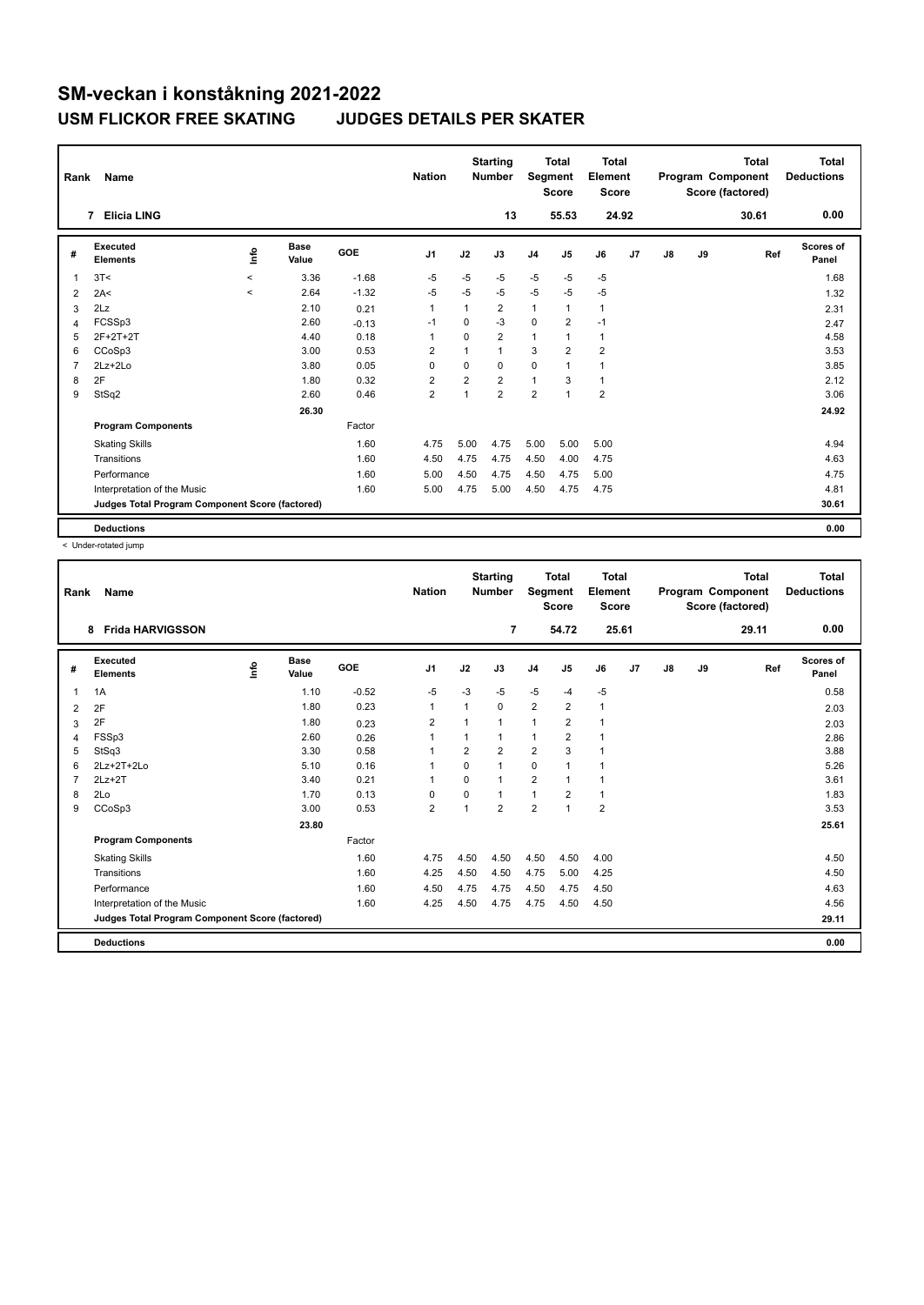| Rank           | Name                                            | <b>Nation</b> |               | <b>Starting</b><br><b>Number</b> | Segment        | <b>Total</b><br><b>Score</b> | <b>Total</b><br>Element<br><b>Score</b> |                |              |              | <b>Total</b><br>Program Component<br>Score (factored) | <b>Total</b><br><b>Deductions</b> |    |       |                    |
|----------------|-------------------------------------------------|---------------|---------------|----------------------------------|----------------|------------------------------|-----------------------------------------|----------------|--------------|--------------|-------------------------------------------------------|-----------------------------------|----|-------|--------------------|
|                | <b>Elvira SKOBE</b><br>9                        |               |               |                                  |                |                              | 12                                      |                | 54.03        |              | 26.61 B                                               |                                   |    | 27.42 | 0.00               |
| #              | Executed<br><b>Elements</b>                     | ١nfo          | Base<br>Value | <b>GOE</b>                       | J <sub>1</sub> | J2                           | J3                                      | J <sub>4</sub> | J5           | J6           | J <sub>7</sub>                                        | J8                                | J9 | Ref   | Scores of<br>Panel |
| $\overline{1}$ | 3S                                              |               | 4.30          | $-2.15$                          | $-5$           | $-5$                         | $-5$                                    | $-5$           | $-5$         | $-5$         |                                                       |                                   |    |       | 2.15               |
| 2              | 2A                                              |               | 3.30          | 0.00                             | 0              | $\Omega$                     | 0                                       | $\mathbf 0$    | $\mathbf 0$  | 0            |                                                       |                                   |    |       | 3.30               |
| 3              | FSSp3                                           |               | 2.60          | $-0.07$                          | $-1$           | $-2$                         | 0                                       | $\Omega$       | $\Omega$     | 0            |                                                       |                                   |    |       | 2.53               |
| $\overline{4}$ | 2Lo                                             |               | 1.70          | $-0.04$                          | $-1$           | 0                            | $-1$                                    | $\mathbf 0$    | $\mathbf 0$  | 0            |                                                       |                                   |    |       | 1.66               |
| 5              | 2F+2T+2Lo                                       |               | 4.80          | 0.14                             | -1             | $\Omega$                     | 1                                       | $\mathbf{1}$   | $\Omega$     | $\mathbf{1}$ |                                                       |                                   |    |       | 4.94               |
| 6              | $2F+2T$                                         |               | 3.10          | 0.23                             | $\overline{2}$ | 1                            | $\overline{1}$                          | $\overline{2}$ | $\mathbf{1}$ | $\mathbf{1}$ |                                                       |                                   |    |       | 3.33               |
| $\overline{7}$ | CCoSp3                                          |               | 3.00          | $-0.15$                          | $\mathbf 0$    | $-1$                         | $-1$                                    | $\mathbf 0$    | $-1$         | $\mathbf 0$  |                                                       |                                   |    |       | 2.85               |
| 8              | 2Lz!                                            |               | 2.10          | $-0.05$                          | $-1$           | $-1$                         | $\Omega$                                | $\mathbf 0$    | $\mathbf{1}$ | $\mathbf 0$  |                                                       |                                   |    |       | 2.05               |
| 9              | StSq1                                           |               | 1.80          | 0.00                             | $-1$           | $-1$                         | 1                                       | $\mathbf{1}$   | $-1$         | $\mathbf{1}$ |                                                       |                                   |    |       | 1.80               |
|                |                                                 |               | 26.70         |                                  |                |                              |                                         |                |              |              |                                                       |                                   |    |       | 26.61              |
|                | <b>Program Components</b>                       |               |               | Factor                           |                |                              |                                         |                |              |              |                                                       |                                   |    |       |                    |
|                | <b>Skating Skills</b>                           |               |               | 1.60                             | 4.25           | 4.00                         | 4.50                                    | 4.50           | 4.50         | 4.25         |                                                       |                                   |    |       | 4.38               |
|                | Transitions                                     |               |               | 1.60                             | 4.00           | 4.25                         | 4.25                                    | 4.50           | 4.00         | 3.75         |                                                       |                                   |    |       | 4.13               |
|                | Performance                                     |               |               | 1.60                             | 4.25           | 4.50                         | 4.75                                    | 4.75           | 4.25         | 4.00         |                                                       |                                   |    |       | 4.44               |
|                | Interpretation of the Music                     |               |               | 1.60                             | 4.00           | 4.25                         | 4.75                                    | 4.50           | 3.75         | 4.00         |                                                       |                                   |    |       | 4.19               |
|                | Judges Total Program Component Score (factored) |               |               |                                  |                |                              |                                         |                |              |              |                                                       |                                   |    |       | 27.42              |
|                | <b>Deductions</b>                               |               |               |                                  |                |                              |                                         |                |              |              |                                                       |                                   |    |       | 0.00               |

! Not clear edge

| Rank | Name                                            |      |                      |         | <b>Nation</b>  |          | <b>Starting</b><br><b>Number</b> | Segment        | <b>Total</b><br><b>Score</b> | <b>Total</b><br>Element<br><b>Score</b> |                |    |    | <b>Total</b><br>Program Component<br>Score (factored) | <b>Total</b><br><b>Deductions</b> |
|------|-------------------------------------------------|------|----------------------|---------|----------------|----------|----------------------------------|----------------|------------------------------|-----------------------------------------|----------------|----|----|-------------------------------------------------------|-----------------------------------|
| 10   | <b>Tea MATESA ERIKSSON</b>                      |      |                      |         |                |          | 5                                |                | 52.75                        | 24.84                                   |                |    |    | 27.91                                                 | 0.00                              |
| #    | Executed<br><b>Elements</b>                     | ١nfo | <b>Base</b><br>Value | GOE     | J <sub>1</sub> | J2       | J3                               | J <sub>4</sub> | J <sub>5</sub>               | J6                                      | J <sub>7</sub> | J8 | J9 | Ref                                                   | Scores of<br>Panel                |
| 1    | 2F!+2T+2T                                       |      | 4.40                 | $-0.14$ | $-1$           | $-1$     | 0                                | $-1$           | $-1$                         | 0                                       |                |    |    |                                                       | 4.26                              |
| 2    | 1A                                              |      | 1.10                 | 0.14    | 1              | $\Omega$ | $\overline{2}$                   | $\mathbf{1}$   | $\overline{2}$               | 1                                       |                |    |    |                                                       | 1.24                              |
| 3    | $2F+2Lo$                                        |      | 3.50                 | 0.09    | 1              | $\Omega$ | 1                                | 0              | $-1$                         | 1                                       |                |    |    |                                                       | 3.59                              |
| 4    | StSq3                                           |      | 3.30                 | 0.50    | $\overline{2}$ | 1        | $\overline{2}$                   | $\overline{2}$ | $\overline{1}$               | 1                                       |                |    |    |                                                       | 3.80                              |
| 5    | FSSp3                                           |      | 2.60                 | 0.13    | $\mathbf 0$    | $\Omega$ | $\Omega$                         | $\overline{2}$ |                              | 1                                       |                |    |    |                                                       | 2.73                              |
| 6    | 2Lz                                             |      | 2.10                 | 0.26    |                |          | 2                                | 1              | $\overline{2}$               | 1                                       |                |    |    |                                                       | 2.36                              |
|      | 2Lzg                                            | q    | 2.10                 | $-0.37$ | $-2$           | $-2$     | $-2$                             | $-2$           | $-1$                         | $-1$                                    |                |    |    |                                                       | 1.73                              |
| 8    | 2Lo                                             |      | 1.70                 | 0.13    | $\overline{1}$ | $\Omega$ | 1                                | 0              |                              | $\mathbf{1}$                            |                |    |    |                                                       | 1.83                              |
| 9    | CCoSp3                                          |      | 3.00                 | 0.30    | $\mathbf 0$    | 0        | 1                                | $\overline{2}$ | $\overline{ }$               | $\overline{2}$                          |                |    |    |                                                       | 3.30                              |
|      |                                                 |      | 23.80                |         |                |          |                                  |                |                              |                                         |                |    |    |                                                       | 24.84                             |
|      | <b>Program Components</b>                       |      |                      | Factor  |                |          |                                  |                |                              |                                         |                |    |    |                                                       |                                   |
|      | <b>Skating Skills</b>                           |      |                      | 1.60    | 4.25           | 4.25     | 4.75                             | 4.25           | 4.25                         | 4.25                                    |                |    |    |                                                       | 4.25                              |
|      | Transitions                                     |      |                      | 1.60    | 4.50           | 4.25     | 4.75                             | 4.25           | 4.00                         | 4.00                                    |                |    |    |                                                       | 4.25                              |
|      | Performance                                     |      |                      | 1.60    | 4.50           | 4.50     | 5.00                             | 4.50           | 4.75                         | 4.25                                    |                |    |    |                                                       | 4.56                              |
|      | Interpretation of the Music                     |      |                      | 1.60    | 4.50           | 4.25     | 5.00                             | 4.50           | 4.25                         | 4.25                                    |                |    |    |                                                       | 4.38                              |
|      | Judges Total Program Component Score (factored) |      |                      |         |                |          |                                  |                |                              |                                         |                |    |    |                                                       | 27.91                             |
|      | <b>Deductions</b>                               |      |                      |         |                |          |                                  |                |                              |                                         |                |    |    |                                                       | 0.00                              |

! Not clear edge q Jump landed on the quarter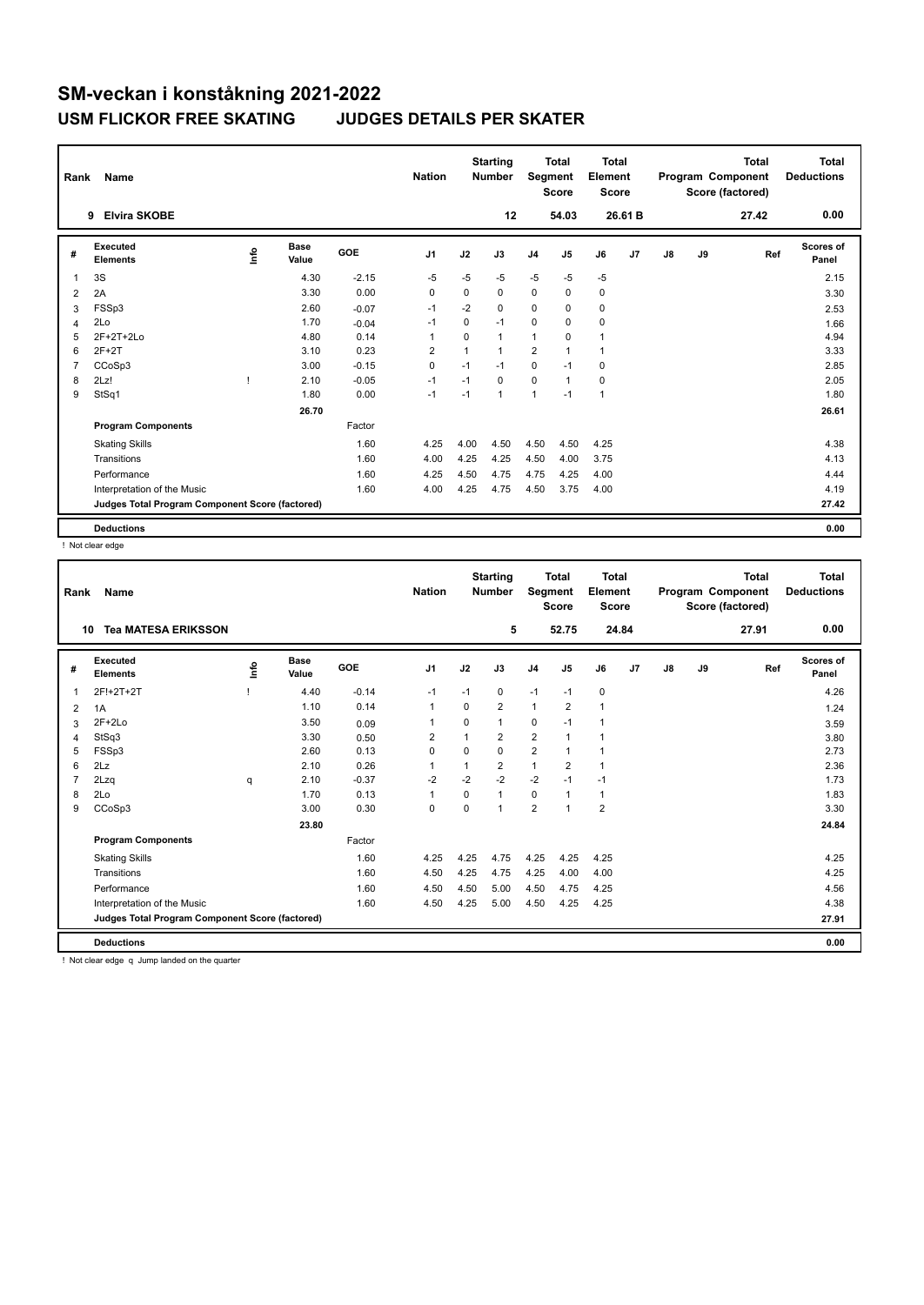| Rank           | Name                                            |      |               |         | <b>Nation</b>  |          | <b>Starting</b><br><b>Number</b> | Segment        | <b>Total</b><br><b>Score</b> | <b>Total</b><br>Element<br><b>Score</b> |                |    |    | <b>Total</b><br>Program Component<br>Score (factored) | <b>Total</b><br><b>Deductions</b> |
|----------------|-------------------------------------------------|------|---------------|---------|----------------|----------|----------------------------------|----------------|------------------------------|-----------------------------------------|----------------|----|----|-------------------------------------------------------|-----------------------------------|
|                | <b>Matilde INGERSLEV</b><br>11                  |      |               |         |                |          | 11                               |                | 52.53                        |                                         | 24.13          |    |    | 28.40                                                 | 0.00                              |
| #              | Executed<br><b>Elements</b>                     | ١nfo | Base<br>Value | GOE     | J <sub>1</sub> | J2       | J3                               | J <sub>4</sub> | J <sub>5</sub>               | J6                                      | J <sub>7</sub> | J8 | J9 | Ref                                                   | Scores of<br>Panel                |
| $\mathbf 1$    | 2Lz+2T+2Lo                                      |      | 5.10          | 0.32    | $\overline{2}$ | 1        | $\overline{2}$                   | $\overline{1}$ | $\overline{2}$               | 1                                       |                |    |    |                                                       | 5.42                              |
| 2              | 2A                                              |      | 3.30          | $-0.83$ | $-2$           | $-2$     | $-2$                             | $-4$           | $-3$                         | $-3$                                    |                |    |    |                                                       | 2.47                              |
| 3              | 2A                                              |      | 3.30          | $-0.99$ | $-3$           | $-2$     | $-3$                             | $-4$           | $-3$                         | $-3$                                    |                |    |    |                                                       | 2.31                              |
| 4              | CCoSp3                                          |      | 3.00          | 0.15    | 0              | 1        | $-1$                             | $\mathbf{1}$   | $\mathbf{1}$                 | 0                                       |                |    |    |                                                       | 3.15                              |
| 5              | 2S                                              |      | 1.30          | 0.20    | 3              | 1        | $\overline{2}$                   | $\mathbf{1}$   | $\overline{2}$               | $\mathbf{1}$                            |                |    |    |                                                       | 1.50                              |
| 6              | $2Lz+2T$                                        |      | 3.40          | 0.21    | $\overline{1}$ | 1        | 1                                | 0              | $\overline{2}$               | $\mathbf{1}$                            |                |    |    |                                                       | 3.61                              |
| $\overline{7}$ | StSq1                                           |      | 1.80          | $-0.41$ | 1              | $-4$     | 1                                | $-2$           | $-4$                         | $-4$                                    |                |    |    |                                                       | 1.39                              |
| 8              | 2F!                                             |      | 1.80          | $-0.05$ | $-2$           | $\Omega$ | 0                                | $-1$           | $\mathbf 0$                  | $\mathbf 0$                             |                |    |    |                                                       | 1.75                              |
| 9              | FCSSp3                                          |      | 2.60          | $-0.07$ | $-1$           | 0        | $-1$                             | $\mathbf{1}$   | $-1$                         | $\mathbf{1}$                            |                |    |    |                                                       | 2.53                              |
|                |                                                 |      | 25.60         |         |                |          |                                  |                |                              |                                         |                |    |    |                                                       | 24.13                             |
|                | <b>Program Components</b>                       |      |               | Factor  |                |          |                                  |                |                              |                                         |                |    |    |                                                       |                                   |
|                | <b>Skating Skills</b>                           |      |               | 1.60    | 4.75           | 4.75     | 4.75                             | 4.25           | 4.25                         | 4.00                                    |                |    |    |                                                       | 4.50                              |
|                | Transitions                                     |      |               | 1.60    | 4.50           | 4.50     | 4.50                             | 4.25           | 4.00                         | 3.75                                    |                |    |    |                                                       | 4.31                              |
|                | Performance                                     |      |               | 1.60    | 4.50           | 4.75     | 4.75                             | 4.25           | 4.50                         | 4.25                                    |                |    |    |                                                       | 4.50                              |
|                | Interpretation of the Music                     |      |               | 1.60    | 4.50           | 4.50     | 4.50                             | 4.25           | 4.50                         | 4.00                                    |                |    |    |                                                       | 4.44                              |
|                | Judges Total Program Component Score (factored) |      |               |         |                |          |                                  |                |                              |                                         |                |    |    |                                                       | 28.40                             |
|                | <b>Deductions</b>                               |      |               |         |                |          |                                  |                |                              |                                         |                |    |    |                                                       | 0.00                              |

! Not clear edge

| Rank | Name                                            |   |                      |         | <b>Nation</b>  |                | <b>Starting</b><br><b>Number</b> | Segment        | <b>Total</b><br><b>Score</b> | Total<br>Element<br><b>Score</b> |    |    |    | <b>Total</b><br>Program Component<br>Score (factored) | Total<br><b>Deductions</b> |
|------|-------------------------------------------------|---|----------------------|---------|----------------|----------------|----------------------------------|----------------|------------------------------|----------------------------------|----|----|----|-------------------------------------------------------|----------------------------|
| 12   | Giselle EGENÄS                                  |   |                      |         |                |                | 8                                |                | 52.25                        | 22.92                            |    |    |    | 29.33                                                 | 0.00                       |
| #    | Executed<br><b>Elements</b>                     | ۴ | <b>Base</b><br>Value | GOE     | J <sub>1</sub> | J2             | J3                               | J <sub>4</sub> | J5                           | J6                               | J7 | J8 | J9 | Ref                                                   | Scores of<br>Panel         |
| 1    | $2F+2T$                                         |   | 3.10                 | 0.18    | 1              | 1              | 1                                | 1              | $\overline{2}$               | $\mathbf{1}$                     |    |    |    |                                                       | 3.28                       |
| 2    | 2Fq+2Loq+2T                                     | q | 4.80                 | $-0.72$ | -4             | $-4$           | $-4$                             | $-4$           | $-4$                         | $-4$                             |    |    |    |                                                       | 4.08                       |
| 3    | 1A                                              |   | 1.10                 | 0.08    | 0              | $\Omega$       | 1                                | $\mathbf{1}$   |                              | 1                                |    |    |    |                                                       | 1.18                       |
| 4    | StSq2                                           |   | 2.60                 | 0.33    |                | 1              | 3                                | $\overline{2}$ |                              | 1                                |    |    |    |                                                       | 2.93                       |
| 5    | FSSp2                                           |   | 2.30                 | $-0.23$ | $-2$           | $-2$           | $-1$                             | $\mathbf 0$    | $-1$                         | 0                                |    |    |    |                                                       | 2.07                       |
| 6    | 2Lz!                                            |   | 2.10                 | $-0.16$ | $-1$           | $\mathbf 0$    | $-1$                             | $-1$           | $-1$                         | 0                                |    |    |    |                                                       | 1.94                       |
|      | 2Lz!                                            |   | 2.10                 | $-0.21$ | $-2$           | $-1$           | $-1$                             | $-1$           | $-1$                         | $\Omega$                         |    |    |    |                                                       | 1.89                       |
| 8    | 2Lo                                             |   | 1.70                 | 0.17    | $\overline{1}$ | 1              | 1                                | 1              |                              | $\mathbf{1}$                     |    |    |    |                                                       | 1.87                       |
| 9    | CCoSp3                                          |   | 3.00                 | 0.68    | $\mathbf{1}$   | $\overline{2}$ | $\overline{2}$                   | 3              | 3                            | $\overline{2}$                   |    |    |    |                                                       | 3.68                       |
|      |                                                 |   | 22.80                |         |                |                |                                  |                |                              |                                  |    |    |    |                                                       | 22.92                      |
|      | <b>Program Components</b>                       |   |                      | Factor  |                |                |                                  |                |                              |                                  |    |    |    |                                                       |                            |
|      | <b>Skating Skills</b>                           |   |                      | 1.60    | 4.50           | 4.75           | 5.00                             | 4.75           | 4.25                         | 4.50                             |    |    |    |                                                       | 4.63                       |
|      | Transitions                                     |   |                      | 1.60    | 4.25           | 4.25           | 4.75                             | 4.75           | 4.25                         | 4.25                             |    |    |    |                                                       | 4.38                       |
|      | Performance                                     |   |                      | 1.60    | 4.25           | 4.75           | 5.00                             | 4.50           | 4.75                         | 4.50                             |    |    |    |                                                       | 4.63                       |
|      | Interpretation of the Music                     |   |                      | 1.60    | 4.25           | 4.50           | 5.00                             | 4.75           | 4.75                         | 4.75                             |    |    |    |                                                       | 4.69                       |
|      | Judges Total Program Component Score (factored) |   |                      |         |                |                |                                  |                |                              |                                  |    |    |    |                                                       | 29.33                      |
|      | <b>Deductions</b>                               |   |                      |         |                |                |                                  |                |                              |                                  |    |    |    |                                                       | 0.00                       |

! Not clear edge q Jump landed on the quarter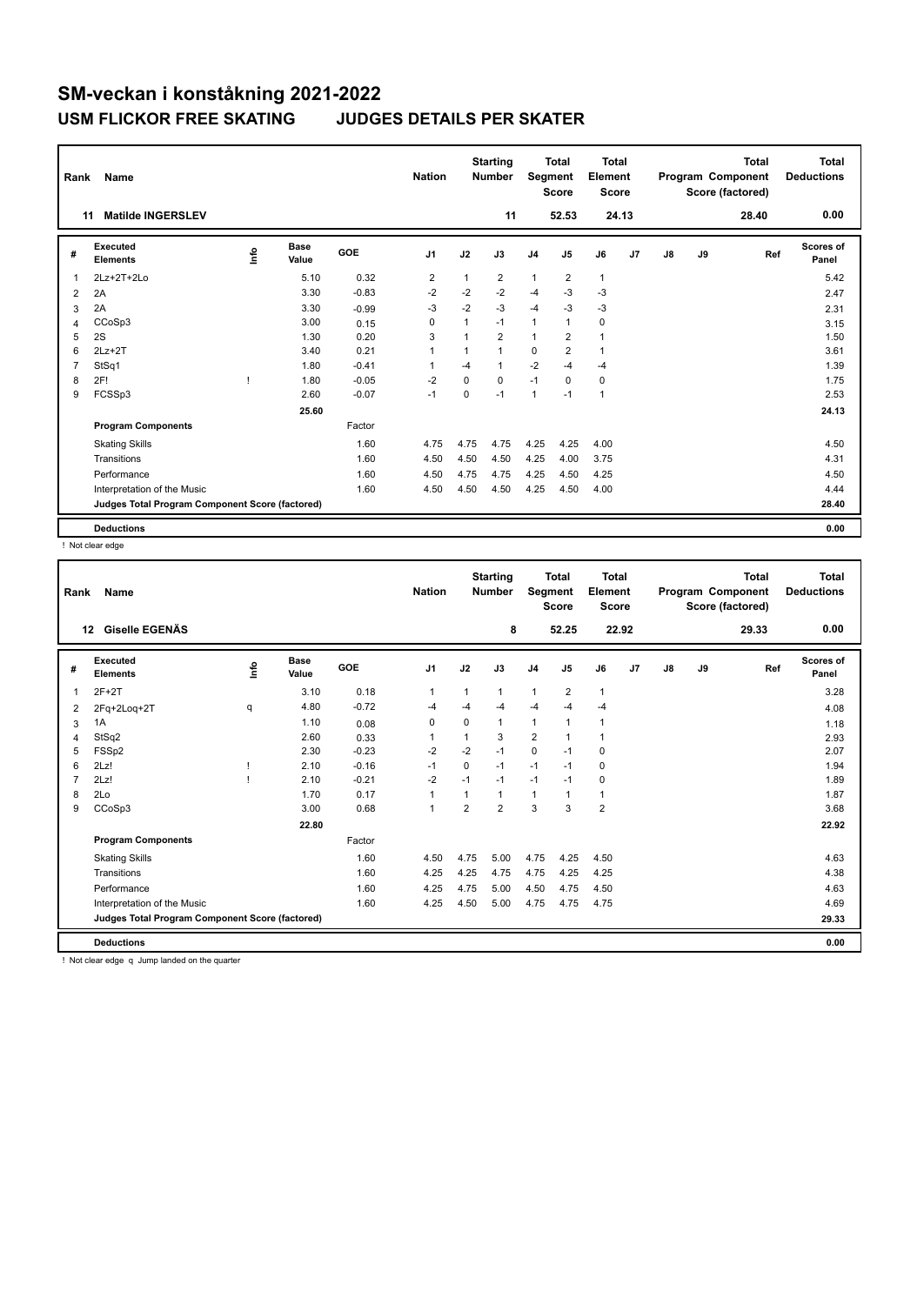| Rank           | Name                                            |             |               |            | <b>Nation</b>  |          | <b>Starting</b><br><b>Number</b> | Segment        | <b>Total</b><br><b>Score</b> | <b>Total</b><br>Element<br>Score |                    |    |    | <b>Total</b><br>Program Component<br>Score (factored) | <b>Total</b><br><b>Deductions</b> |
|----------------|-------------------------------------------------|-------------|---------------|------------|----------------|----------|----------------------------------|----------------|------------------------------|----------------------------------|--------------------|----|----|-------------------------------------------------------|-----------------------------------|
|                | Freja JONSSON<br>13                             |             |               |            |                |          | 4                                |                | 51.40                        |                                  | 25.47 <sub>B</sub> |    |    | 25.93                                                 | 0.00                              |
| #              | Executed<br><b>Elements</b>                     | <u>info</u> | Base<br>Value | <b>GOE</b> | J <sub>1</sub> | J2       | J3                               | J <sub>4</sub> | J5                           | J6                               | J <sub>7</sub>     | J8 | J9 | Ref                                                   | Scores of<br>Panel                |
| $\overline{1}$ | 2A                                              |             | 3.30          | $-0.41$    | $-1$           | $\Omega$ | $-1$                             | $-1$           | $-3$                         | $-2$                             |                    |    |    |                                                       | 2.89                              |
| 2              | 2Aq+1Eu<<+2S                                    | <<          | 4.60          | $-1.57$    | $-3$           | $-5$     | $-4$                             | $-5$           | $-5$                         | $-5$                             |                    |    |    |                                                       | 3.03                              |
| 3              | 3S                                              |             | 4.30          | $-2.15$    | $-5$           | $-5$     | $-5$                             | $-5$           | $-5$                         | $-5$                             |                    |    |    |                                                       | 2.15                              |
| $\overline{4}$ | CCoSp3                                          |             | 3.00          | 0.30       | 1              | 1        | 1                                | $\mathbf{1}$   | $\mathbf{1}$                 | $\overline{\mathbf{c}}$          |                    |    |    |                                                       | 3.30                              |
| 5              | $2Lz+2T$                                        |             | 3.40          | 0.00       | $\Omega$       | $\Omega$ | 1                                | $\Omega$       | $\Omega$                     | 0                                |                    |    |    |                                                       | 3.40                              |
| 6              | 2Lo                                             |             | 1.70          | $-0.04$    | $-1$           | 0        | $-1$                             | 0              | $\Omega$                     | 0                                |                    |    |    |                                                       | 1.66                              |
| $\overline{7}$ | FSSp3                                           |             | 2.60          | 0.20       | $\mathbf{1}$   | $\Omega$ | 1                                | $\mathbf{1}$   | 1                            | $\mathbf 0$                      |                    |    |    |                                                       | 2.80                              |
| 8              | 2F!                                             |             | 1.80          | $-0.23$    | $-2$           | $-1$     | $-1$                             | $-1$           | $-2$                         | $-1$                             |                    |    |    |                                                       | 1.57                              |
| 9              | StSq2                                           |             | 2.60          | 0.07       | 0              | 0        | 1                                | $\mathbf{1}$   | 0                            | 0                                |                    |    |    |                                                       | 2.67                              |
|                |                                                 |             | 27.30         |            |                |          |                                  |                |                              |                                  |                    |    |    |                                                       | 25.47                             |
|                | <b>Program Components</b>                       |             |               | Factor     |                |          |                                  |                |                              |                                  |                    |    |    |                                                       |                                   |
|                | <b>Skating Skills</b>                           |             |               | 1.60       | 4.25           | 4.50     | 4.00                             | 4.25           | 4.00                         | 4.00                             |                    |    |    |                                                       | 4.13                              |
|                | Transitions                                     |             |               | 1.60       | 4.00           | 4.25     | 4.00                             | 4.00           | 3.50                         | 3.50                             |                    |    |    |                                                       | 3.88                              |
|                | Performance                                     |             |               | 1.60       | 4.00           | 4.25     | 4.00                             | 4.25           | 4.00                         | 3.75                             |                    |    |    |                                                       | 4.06                              |
|                | Interpretation of the Music                     |             |               | 1.60       | 4.25           | 4.00     | 4.25                             | 4.25           | 4.00                         | 3.75                             |                    |    |    |                                                       | 4.13                              |
|                | Judges Total Program Component Score (factored) |             |               |            |                |          |                                  |                |                              |                                  |                    |    |    |                                                       | 25.93                             |
|                | <b>Deductions</b>                               |             |               |            |                |          |                                  |                |                              |                                  |                    |    |    |                                                       | 0.00                              |

<< Downgraded jump ! Not clear edge q Jump landed on the quarter

| Rank | <b>Name</b>                                     |   |               |         | <b>Nation</b>  |                | <b>Starting</b><br><b>Number</b> | Segment        | <b>Total</b><br><b>Score</b> | <b>Total</b><br>Element<br><b>Score</b> |    |    |    | <b>Total</b><br>Program Component<br>Score (factored) | <b>Total</b><br><b>Deductions</b> |
|------|-------------------------------------------------|---|---------------|---------|----------------|----------------|----------------------------------|----------------|------------------------------|-----------------------------------------|----|----|----|-------------------------------------------------------|-----------------------------------|
|      | Milana OSMANOVA<br>14                           |   |               |         |                |                | 9                                |                | 51.08                        | 23.57                                   |    |    |    | 27.51                                                 | 0.00                              |
| #    | Executed<br><b>Elements</b>                     | ۴ | Base<br>Value | GOE     | J <sub>1</sub> | J2             | J3                               | J <sub>4</sub> | J5                           | J6                                      | J7 | J8 | J9 | Ref                                                   | Scores of<br>Panel                |
| 1    | 1A                                              |   | 1.10          | 0.17    | $\mathbf{1}$   | $\mathbf{1}$   | $\overline{2}$                   | $\overline{2}$ | $\overline{2}$               | $\mathbf{1}$                            |    |    |    |                                                       | 1.27                              |
| 2    | 2F+2T+2Lo                                       |   | 4.80          | 0.05    | $\Omega$       | $\Omega$       | $\overline{2}$                   | $\overline{1}$ | $\Omega$                     | 0                                       |    |    |    |                                                       | 4.85                              |
| 3    | 2F                                              |   | 1.80          | 0.32    | 1              | $\overline{2}$ | 3                                | $\overline{1}$ | 4                            | $\mathbf{1}$                            |    |    |    |                                                       | 2.12                              |
| 4    | FCSSp3                                          |   | 2.60          | 0.00    | $-1$           | $-1$           | $-2$                             | $\mathbf{1}$   | 2                            | $\mathbf{1}$                            |    |    |    |                                                       | 2.60                              |
| 5    | $2Lo+2T$                                        |   | 3.00          | 0.04    | $\mathbf 0$    | 1              | $\mathbf 0$                      | $\mathbf 0$    | 1                            | 0                                       |    |    |    |                                                       | 3.04                              |
| 6    | 2S                                              |   | 1.30          | $-0.10$ | $-1$           | $\Omega$       | $-1$                             | $\mathbf 0$    | $-1$                         | $-1$                                    |    |    |    |                                                       | 1.20                              |
|      | 2Lz!                                            |   | 2.10          | $-0.16$ | $-2$           | $-1$           | $-1$                             | 0              | 0                            | $-1$                                    |    |    |    |                                                       | 1.94                              |
| 8    | CCoSp3                                          |   | 3.00          | 0.08    | $-1$           | $\Omega$       | $-2$                             | $\mathbf{1}$   |                              | $\mathbf{1}$                            |    |    |    |                                                       | 3.08                              |
| 9    | StSq3                                           |   | 3.30          | 0.17    | $-2$           | 0              | 1                                | $\overline{2}$ |                              | $\mathbf 0$                             |    |    |    |                                                       | 3.47                              |
|      |                                                 |   | 23.00         |         |                |                |                                  |                |                              |                                         |    |    |    |                                                       | 23.57                             |
|      | <b>Program Components</b>                       |   |               | Factor  |                |                |                                  |                |                              |                                         |    |    |    |                                                       |                                   |
|      | <b>Skating Skills</b>                           |   |               | 1.60    | 4.50           | 4.50           | 4.75                             | 5.00           | 4.25                         | 4.00                                    |    |    |    |                                                       | 4.50                              |
|      | Transitions                                     |   |               | 1.60    | 3.75           | 4.00           | 4.50                             | 4.75           | 4.00                         | 3.75                                    |    |    |    |                                                       | 4.06                              |
|      | Performance                                     |   |               | 1.60    | 4.00           | 4.50           | 4.50                             | 4.75           | 4.50                         | 4.00                                    |    |    |    |                                                       | 4.38                              |
|      | Interpretation of the Music                     |   |               | 1.60    | 3.75           | 4.25           | 4.50                             | 4.50           | 4.50                         | 3.75                                    |    |    |    |                                                       | 4.25                              |
|      | Judges Total Program Component Score (factored) |   |               |         |                |                |                                  |                |                              |                                         |    |    |    |                                                       | 27.51                             |
|      | <b>Deductions</b>                               |   |               |         |                |                |                                  |                |                              |                                         |    |    |    |                                                       | 0.00                              |

! Not clear edge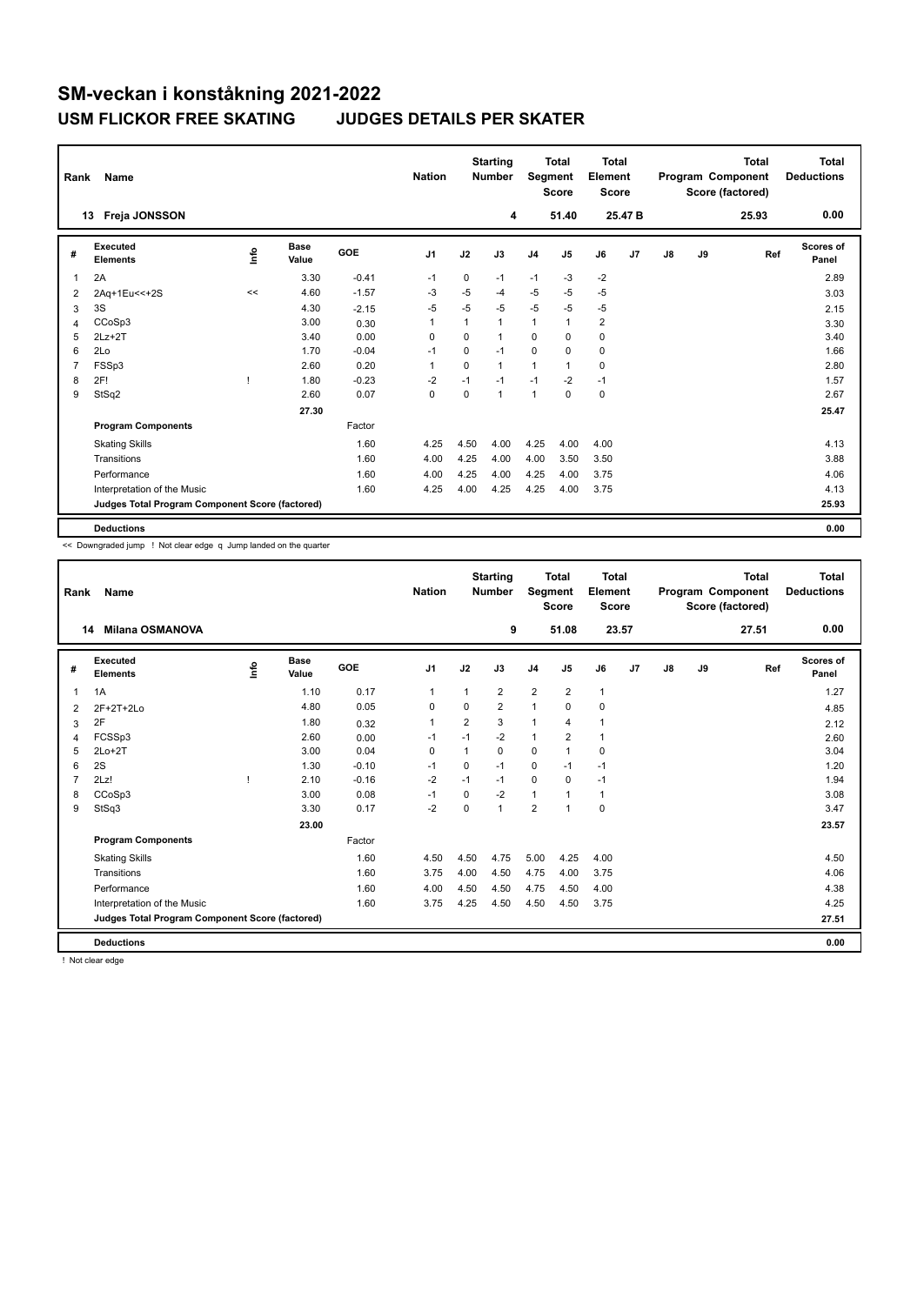| Rank                    | Name                                            |      |                      |                 | <b>Nation</b>               |                     | <b>Starting</b><br><b>Number</b> |                                | Total<br>Segment<br><b>Score</b>        | Total<br>Element<br><b>Score</b> |       |    |    | Program Component<br>Score (factored) | <b>Total</b> | <b>Total</b><br><b>Deductions</b> |
|-------------------------|-------------------------------------------------|------|----------------------|-----------------|-----------------------------|---------------------|----------------------------------|--------------------------------|-----------------------------------------|----------------------------------|-------|----|----|---------------------------------------|--------------|-----------------------------------|
|                         | 15 Vilda PIEHL                                  |      |                      |                 |                             |                     | 6                                |                                | 51.01                                   |                                  | 23.61 |    |    | 27.40                                 |              | 0.00                              |
| #                       | <b>Executed</b><br><b>Elements</b>              | lnfo | <b>Base</b><br>Value | GOE             | J <sub>1</sub>              | J2                  | J3                               | J4                             | J5                                      | J6                               | J7    | J8 | J9 |                                       | Ref          | <b>Scores of</b><br>Panel         |
| 1                       | 2Lz+2T+2Lo                                      |      | 5.10                 | 0.21            | $\mathbf{1}$                | $\mathbf{1}$        | $\mathbf{1}$                     | $\mathbf{1}$                   | 1                                       | $\mathbf{1}$                     |       |    |    |                                       |              | 5.31                              |
| $\mathbf 2$             | 2F                                              |      | 1.80                 | 0.09            | 1                           | 0                   | $\mathbf 0$                      | 1                              | 0                                       | $\overline{1}$                   |       |    |    |                                       |              | 1.89                              |
| 3                       | 1A                                              |      | 1.10                 | 0.17            | 1                           | $\mathbf{1}$        | $\overline{1}$                   | $\overline{2}$                 | $\overline{2}$                          | $\overline{2}$                   |       |    |    |                                       |              | 1.27                              |
| 4                       | FCSSp3                                          |      | 2.60                 | 0.26            | 1                           | 0                   | $\mathbf 0$                      | $\overline{2}$                 | $\overline{2}$                          | $\mathbf{1}$                     |       |    |    |                                       |              | 2.86                              |
| 5                       | StSq2                                           |      | 2.60                 | 0.33            | 1                           | $\mathbf{1}$        | $\mathbf{1}$                     | $\overline{2}$                 | $\overline{\mathbf{c}}$                 | $\mathbf{1}$                     |       |    |    |                                       |              | 2.93                              |
| 6                       | $2Lz+1Lo$                                       |      | 2.60                 | $-0.05$         | 0                           | 0                   | $-1$                             | 0                              | $-1$                                    | $\mathbf 0$                      |       |    |    |                                       |              | 2.55                              |
| $\overline{7}$          | 2F                                              |      | 1.80                 | 0.14            | 0                           | 0                   | $\mathbf{1}$                     | $\mathbf{1}$                   | 1                                       | $\mathbf{1}$                     |       |    |    |                                       |              | 1.94                              |
| 8                       | 2S                                              |      | 1.30                 | 0.03            | $\mathbf 0$                 | 0                   | $\mathbf 0$                      | $\mathbf 0$                    | $\mathbf{1}$                            | $\mathbf{1}$                     |       |    |    |                                       |              | 1.33                              |
| 9                       | CCoSp3                                          |      | 3.00                 | 0.53            | $\overline{2}$              | $\mathbf{1}$        | $\overline{1}$                   | 3                              | $\overline{2}$                          | $\overline{2}$                   |       |    |    |                                       |              | 3.53                              |
|                         |                                                 |      | 21.90                |                 |                             |                     |                                  |                                |                                         |                                  |       |    |    |                                       |              | 23.61                             |
|                         | <b>Program Components</b>                       |      |                      | Factor          |                             |                     |                                  |                                |                                         |                                  |       |    |    |                                       |              |                                   |
|                         | <b>Skating Skills</b>                           |      |                      | 1.60            | 4.50                        | 4.00                | 4.00                             | 4.25                           | 4.50                                    | 4.25                             |       |    |    |                                       |              | 4.25                              |
|                         | Transitions                                     |      |                      | 1.60            | 4.25                        | 4.25                | 4.00                             | 4.50                           | 4.50                                    | 4.00                             |       |    |    |                                       |              | 4.25                              |
|                         | Performance                                     |      |                      | 1.60            | 4.50                        | 4.50                | 4.25                             | 4.50                           | 4.75                                    | 4.25                             |       |    |    |                                       |              | 4.44                              |
|                         | Interpretation of the Music                     |      |                      | 1.60            | 4.25                        | 4.00                | 4.00                             | 4.50                           | 4.75                                    | 4.00                             |       |    |    |                                       |              | 4.19                              |
|                         | Judges Total Program Component Score (factored) |      |                      |                 |                             |                     |                                  |                                |                                         |                                  |       |    |    |                                       |              | 27.40                             |
|                         |                                                 |      |                      |                 |                             |                     |                                  |                                |                                         |                                  |       |    |    |                                       |              |                                   |
|                         | <b>Deductions</b>                               |      |                      |                 |                             |                     |                                  |                                |                                         |                                  |       |    |    |                                       |              | 0.00                              |
|                         |                                                 |      |                      |                 |                             |                     |                                  |                                |                                         |                                  |       |    |    |                                       |              |                                   |
|                         |                                                 |      |                      |                 |                             |                     |                                  |                                |                                         |                                  |       |    |    |                                       |              |                                   |
|                         |                                                 |      |                      |                 |                             |                     | <b>Starting</b>                  |                                | <b>Total</b>                            | <b>Total</b>                     |       |    |    |                                       | <b>Total</b> | <b>Total</b>                      |
| Rank                    | Name                                            |      |                      |                 | <b>Nation</b>               |                     | Number                           |                                | Segment                                 | Element                          |       |    |    | Program Component                     |              | <b>Deductions</b>                 |
|                         |                                                 |      |                      |                 |                             |                     |                                  |                                | <b>Score</b>                            | <b>Score</b>                     |       |    |    | Score (factored)                      |              |                                   |
|                         | <b>16 Sara TAHVANAINEN</b>                      |      |                      |                 |                             |                     | $\overline{2}$                   |                                | 50.21                                   |                                  | 26.50 |    |    | 23.71                                 |              | 0.00                              |
|                         |                                                 |      |                      |                 |                             |                     |                                  |                                |                                         |                                  |       |    |    |                                       |              | Scores of                         |
| #                       | <b>Executed</b><br><b>Elements</b>              | ١m   | <b>Base</b><br>Value | GOE             | J <sub>1</sub>              | J2                  | J3                               | J4                             | J <sub>5</sub>                          | J6                               | J7    | J8 | J9 |                                       | Ref          | Panel                             |
| 1                       |                                                 | q    | 3.30                 | $-0.74$         | $-2$                        | $-2$                | $-2$                             | $-3$                           | $-3$                                    | $-2$                             |       |    |    |                                       |              | 2.56                              |
|                         | 2Aq                                             |      | 3.90                 | $-0.05$         | $-1$                        | 0                   | $\mathbf 0$                      | $\mathbf 0$                    | $-1$                                    | $\pmb{0}$                        |       |    |    |                                       |              |                                   |
| $\overline{\mathbf{c}}$ | 2Lz+2T+1Lo                                      |      |                      |                 |                             |                     |                                  |                                |                                         |                                  |       |    |    |                                       |              | 3.85                              |
| 3                       | 2A                                              |      | 3.30                 | 0.00            | $\mathsf 0$                 | 0                   | $\pmb{0}$                        | $\mathsf 0$                    | $-1$                                    | $\pmb{0}$                        |       |    |    |                                       |              | 3.30                              |
| $\overline{\mathbf{4}}$ | FSSp3                                           |      | 2.60                 | 0.26            | 1<br>$\mathbf{1}$           | 1<br>$\mathbf{1}$   | $\overline{1}$<br>$\mathbf 0$    | 1                              | $\overline{\mathbf{c}}$<br>$\mathbf{1}$ | 0                                |       |    |    |                                       |              | 2.86                              |
| 5                       | 2Lz                                             |      | 2.10                 | 0.21            |                             |                     |                                  | $\mathbf{1}$                   |                                         | $\mathbf{1}$                     |       |    |    |                                       |              | 2.31                              |
| 6<br>$\overline{7}$     | $2F+2T$                                         |      | 3.10                 | 0.00            | $\mathsf 0$<br>$\mathbf{1}$ | 0<br>$\overline{2}$ | $-2$<br>$\overline{2}$           | $\mathbf{1}$<br>$\overline{2}$ | 0<br>$\overline{2}$                     | $\pmb{0}$<br>$\mathbf{1}$        |       |    |    |                                       |              | 3.10                              |
|                         | CCoSp3                                          |      | 3.00                 | 0.53            |                             |                     |                                  |                                |                                         |                                  |       |    |    |                                       |              | 3.53                              |
| 8<br>9                  | StSq3                                           |      | 3.30<br>1.80         | 0.25<br>$-0.36$ | $-1$<br>$-2$                | 0<br>$-2$           | $\mathbf{1}$<br>$-2$             | $\mathbf{1}$<br>$-2$           | $\mathbf{1}$<br>$-2$                    | $\mathbf{1}$<br>$-2$             |       |    |    |                                       |              | 3.55<br>1.44                      |
|                         | 2Fq                                             | q    | 26.40                |                 |                             |                     |                                  |                                |                                         |                                  |       |    |    |                                       |              | 26.50                             |
|                         |                                                 |      |                      |                 |                             |                     |                                  |                                |                                         |                                  |       |    |    |                                       |              |                                   |
|                         | <b>Program Components</b>                       |      |                      | Factor          |                             |                     |                                  |                                |                                         |                                  |       |    |    |                                       |              |                                   |
|                         | <b>Skating Skills</b>                           |      |                      | 1.60            | 3.50                        | 3.75                | 3.75                             | 4.00                           | 4.25                                    | 3.75                             |       |    |    |                                       |              | 3.81                              |
|                         | Transitions                                     |      |                      | 1.60            | 3.50                        | 4.00                | 3.75                             | 4.00                           | 3.50                                    | 3.25                             |       |    |    |                                       |              | 3.69                              |
|                         | Performance                                     |      |                      | 1.60            | 3.50                        | 4.00                | 3.75                             | 4.25                           | 3.50                                    | 3.50                             |       |    |    |                                       |              | 3.69                              |
|                         | Interpretation of the Music                     |      |                      | 1.60            | 3.50                        | 3.75                | 4.00                             | 3.75                           | 3.25                                    | 3.50                             |       |    |    |                                       |              | 3.63                              |
|                         | Judges Total Program Component Score (factored) |      |                      |                 |                             |                     |                                  |                                |                                         |                                  |       |    |    |                                       |              | 23.71                             |

q Jump landed on the quarter